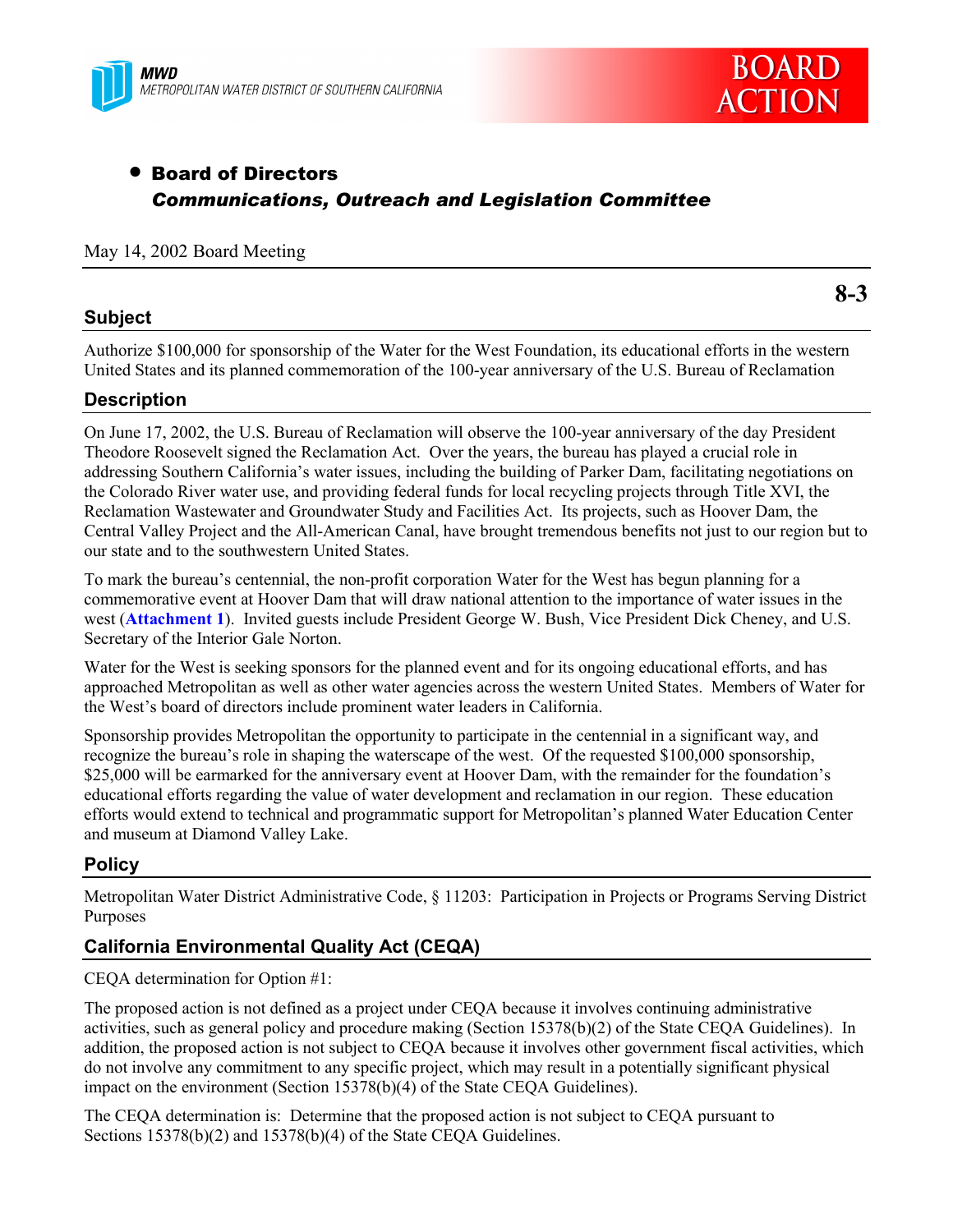CEQA determination for Option #2:

None required

## **Board Options/Fiscal Impacts**

#### **Option #1**

Adopt the CEQA determination and authorize the expenditure of \$100,000 for sponsorship of the Water for the West Foundation's educational efforts and commemoration of the 100-year anniversary of the U.S. Bureau of Reclamation. **Fiscal Impact:** \$100,000

#### **Option #2**

Do not authorize the expenditure of \$100,000 for sponsorship of the Water for the West Foundation. **Fiscal Impact:** None

### **Staff Recommendation**

Option #1

4/15/2002 *Adán Ortega, Jr. Date*

*Vice President, External Affairs*

4/15/2002 O

*Ronald R. Gastelum Chief Executive Officer*

*Date*

# **Attachment 1 – Letter from Water for the West**

BLA #1712